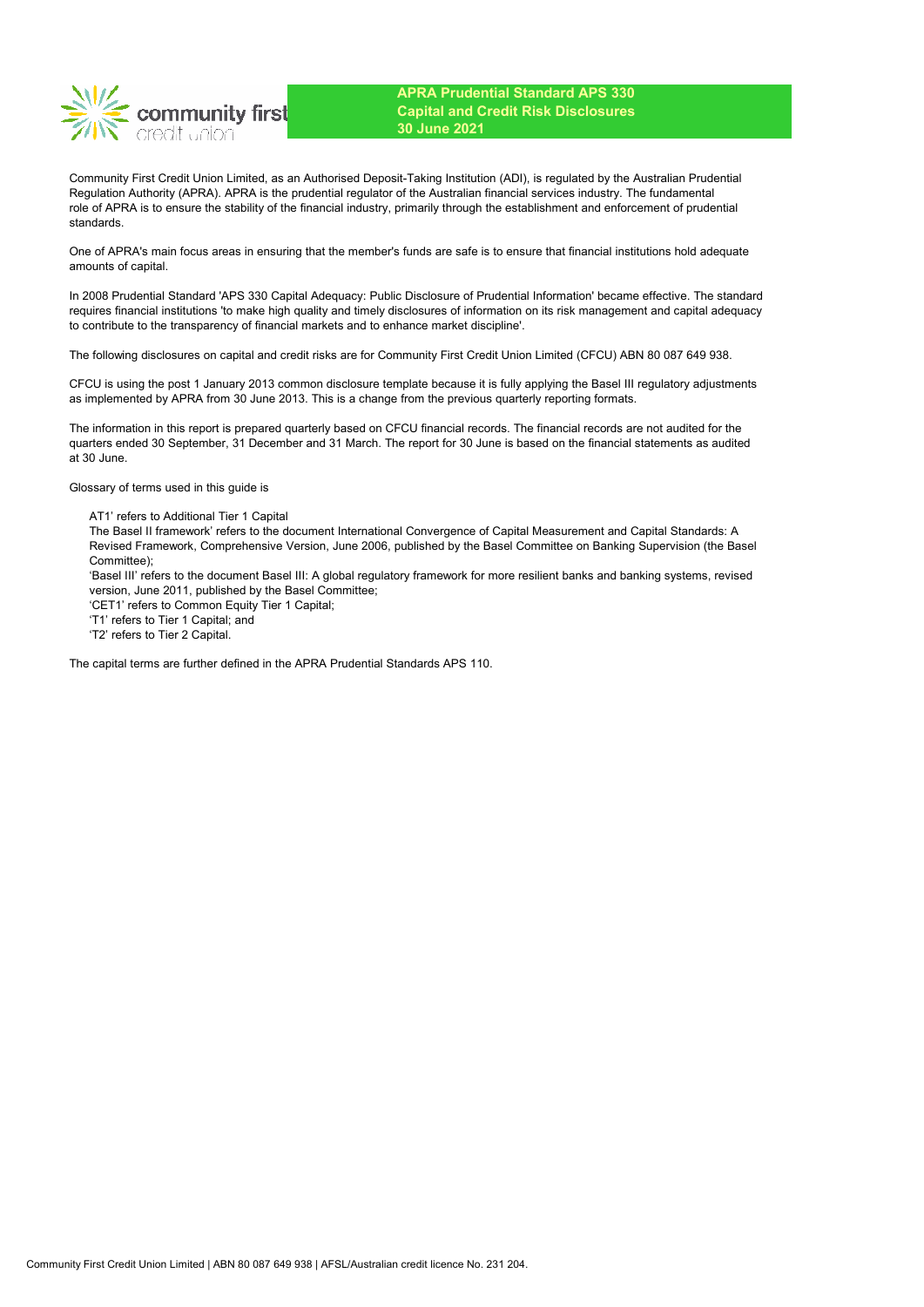

# **Capital Base**

The details of the components of the capital base are set out below as at quarter end 30 June 2021

### **Table 1: Common Disclosure**

|    | <b>Common Equity Tier 1 Capital : instruments</b>                                          | 30-Jun-21 | 31-Mar-21 |
|----|--------------------------------------------------------------------------------------------|-----------|-----------|
|    | and reserves                                                                               | \$,000    | \$,000    |
| 1  | Directly issued qualifying ordinary shares<br>(and equivalent for mutually-owned entities) |           |           |
|    | capital                                                                                    |           |           |
| 2  | Retained earnings<br>Accumulated other comprehensive income                                | 76,588    | 75,677    |
| 3  | (and other reserves)                                                                       | 19,491    | 19,142    |
|    | Directly issued capital subject to phase out                                               |           |           |
| 4  | from CET1 (only applicable to mutually-<br>owned companies)                                |           |           |
|    | Ordinary share capital issued by                                                           |           |           |
| 5  | subsidiaries and held by third parties                                                     |           |           |
|    | (amount allowed in group CET1)                                                             |           |           |
|    | <b>Common Equity Tier 1 capital before</b>                                                 | 96,079    | 94,819    |
| 6  | regulatory adjustments on Equity Tier 1                                                    |           |           |
|    | capital : regulatory adjustments                                                           |           |           |
|    | Common Equity Tier 1 Capital : regulatory adjustments (rows 7 to 27)                       |           |           |
| 7  | Prudential valuation adjustments                                                           |           |           |
| 8  | Goodwill (net of related tax liability)                                                    |           |           |
| 9  | Other intangibles other than mortgage                                                      | 258       | 415       |
|    | servicing rights (net of related tax liability)                                            |           |           |
|    | Deferred tax assets that rely on future                                                    |           |           |
| 10 | profitability excluding those arising from                                                 |           |           |
|    | temporary differences (net of related tax<br>liability)                                    |           |           |
| 11 | Cash-flow hedge reserve                                                                    |           |           |
| 12 | Shortfall of provisions to expected losses                                                 |           |           |
| 13 | Securitisation gain on sale (as set out in                                                 |           |           |
|    | paragraph 562 of Basel II framework)<br>Gains and losses due to changes in own             |           |           |
| 14 | credit risk on fair valued liabilities                                                     |           |           |
| 15 | Defined benefit superannuation fund net                                                    |           |           |
|    | assets                                                                                     |           |           |
| 16 | Investments in own shares (if not already<br>netted off paid-in capital on reported        |           |           |
|    | balance sheet)                                                                             |           |           |
| 17 | Reciprocal cross-holdings in common                                                        |           |           |
|    | equity                                                                                     |           |           |
|    | Investments in the capital of banking,                                                     |           |           |
|    | financial and insurance entities that are                                                  |           |           |
| 18 | outside the scope of regulatory<br>consolidation, net of eligible short positions,         | 6,224     | 5,432     |
|    | where the ADI does not own more than                                                       |           |           |
|    | 10% of the issued share capital (amount                                                    |           |           |
|    | above 10% threshold)                                                                       |           |           |
|    | Significant investments in the ordinary                                                    |           |           |
|    | shares of banking, financial and insurance                                                 |           |           |
| 19 | entities that are outside the scope of                                                     |           |           |
|    | regulatory consolidation, net of eligible short                                            |           |           |
|    | positions (amount above 10% threshold)                                                     |           |           |
| 20 | Mortgage service rights (amount above                                                      |           |           |
|    | 10% threshold)                                                                             |           |           |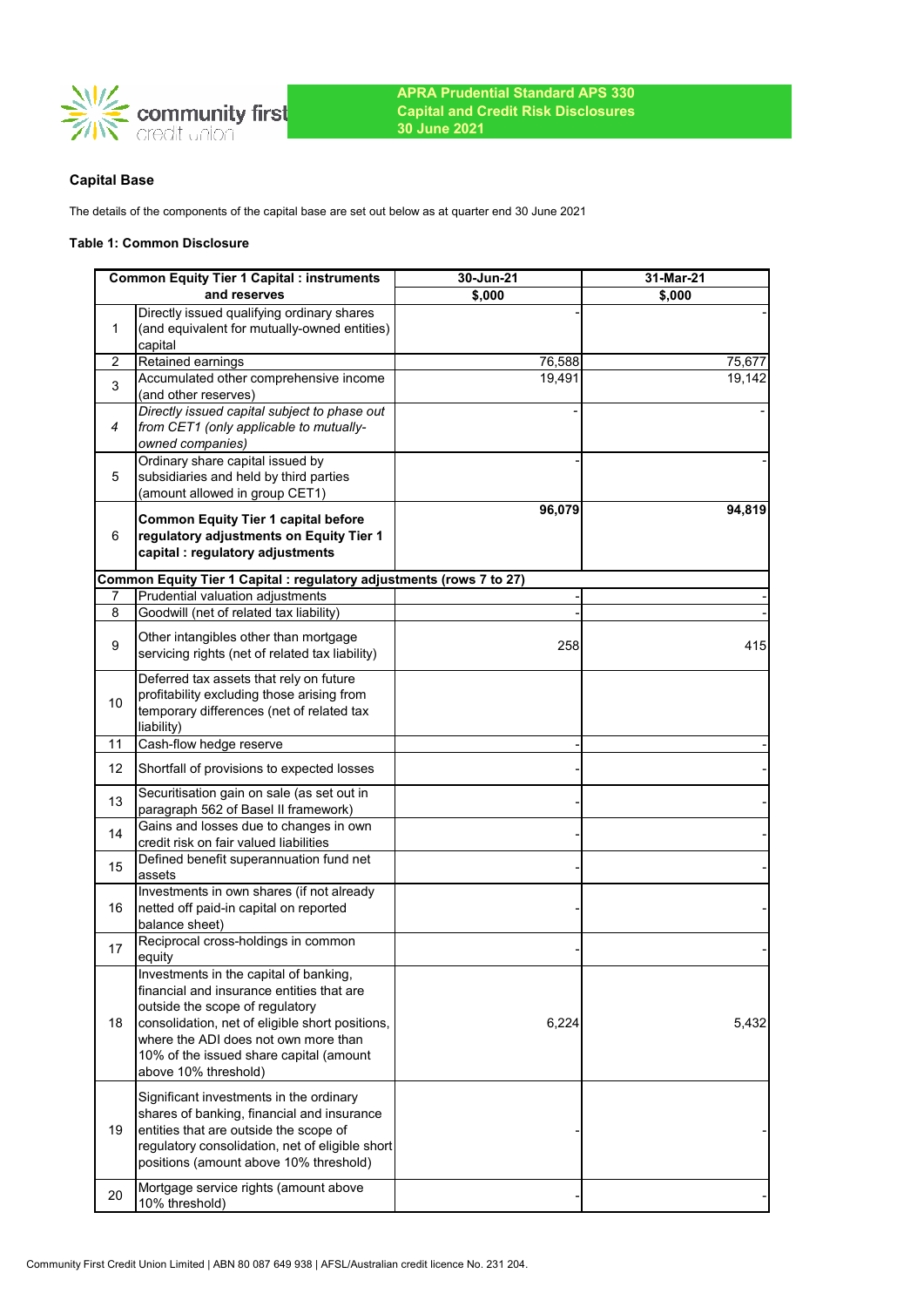

|                 | Deferred tax assets arising from temporary                                                  |        |        |
|-----------------|---------------------------------------------------------------------------------------------|--------|--------|
| 21              | differences (amount above 10% threshold,<br>net of related tax liability)                   |        |        |
| 22              | Amount exceeding the 15% threshold                                                          |        |        |
| 23              | of which: significant investments in the                                                    |        |        |
|                 | ordinary shares of financial entities                                                       |        |        |
| 24              | of which: mortgage servicing rights                                                         |        |        |
| 25              | of which: deferred tax assets arising from<br>temporary differences                         |        |        |
|                 | National specific regulatory adjustments                                                    |        |        |
| 26              | (sum of rows 26a, 26b, 26c, 26d, 26e, 26f,<br>26g, 26h, 26i and 26j)                        | 4.083  | 4,349  |
| 26a             | of which: treasury shares                                                                   |        |        |
|                 | of which: offset to dividends declared under                                                |        |        |
|                 | a dividend reinvestment plan (DRP), to the                                                  |        |        |
| 26 <sub>b</sub> | extent that the dividends are used to                                                       |        |        |
|                 | purchase new ordinary shares issued by the                                                  |        |        |
| 26c             | <b>ADI</b><br>of which: deferred fee income                                                 |        |        |
|                 | of which: equity investments in financial                                                   |        |        |
| 26d             | institutions not reported in rows 18, 19 and                                                |        |        |
|                 | 23                                                                                          |        |        |
| 26e             | of which: deferred tax assets not reported in                                               |        |        |
|                 | rows 10, 21 and 25                                                                          |        |        |
| 26f             | of which: capitalised expenses                                                              | 335    | 308    |
|                 | of which: investments in commercial (non-                                                   |        |        |
| 26g             | financial) entities that are deducted under                                                 | 3,747  | 4,041  |
|                 | <b>APRA</b> rules<br>of which: covered bonds in excess of asset                             |        |        |
| 26h             | cover in pools                                                                              |        |        |
| 26i             | of which: undercapitalisation of a non-                                                     |        |        |
|                 | consolidated subsidiary                                                                     |        |        |
|                 | of which: other national specific regulatory                                                |        |        |
| 26j             | adjustments not reported in rows 26a to 26i                                                 |        |        |
|                 |                                                                                             |        |        |
|                 | Regulatory adjustments applied to Common                                                    |        |        |
| 27              | Equity Tier 1 due to insufficient Additional<br>Tier 1 and Tier 2 to cover deductions       |        |        |
|                 |                                                                                             |        |        |
| 28              | Total regulatory adjustments to                                                             | 10,564 | 10,195 |
|                 | <b>Common Equity Tier 1</b>                                                                 |        |        |
| 29              | <b>Common Equity Tier 1 Capital (CET1)</b><br><b>Additional Tier 1 Capital: instruments</b> | 85,515 | 84,624 |
|                 | Directly issued qualifying Additional Tier 1                                                |        |        |
| 30              | instruments                                                                                 |        |        |
|                 | of which: classified as equity under                                                        |        |        |
| 31              | applicable accounting standards                                                             |        |        |
| 32              | of which: classified as liabilities under                                                   |        |        |
|                 | applicable accounting standards                                                             |        |        |
|                 | Directly issued capital instruments subject                                                 |        |        |
| 33              | to phase out from Additional Tier 1                                                         |        |        |
|                 | Additional Tier 1 instruments (and CET1                                                     |        |        |
|                 | instruments not included in row 5) issued by                                                |        |        |
| 34              | subsidiaries and held by third parties                                                      |        |        |
|                 | (amount allowed in group AT1)                                                               |        |        |
| 35              | of which: instruments issued by                                                             |        |        |
|                 | subsidiaries subject to phase out                                                           |        |        |
| 36              | <b>Additional Tier 1 Capital before</b>                                                     |        |        |
|                 | regulatory adjustments                                                                      |        |        |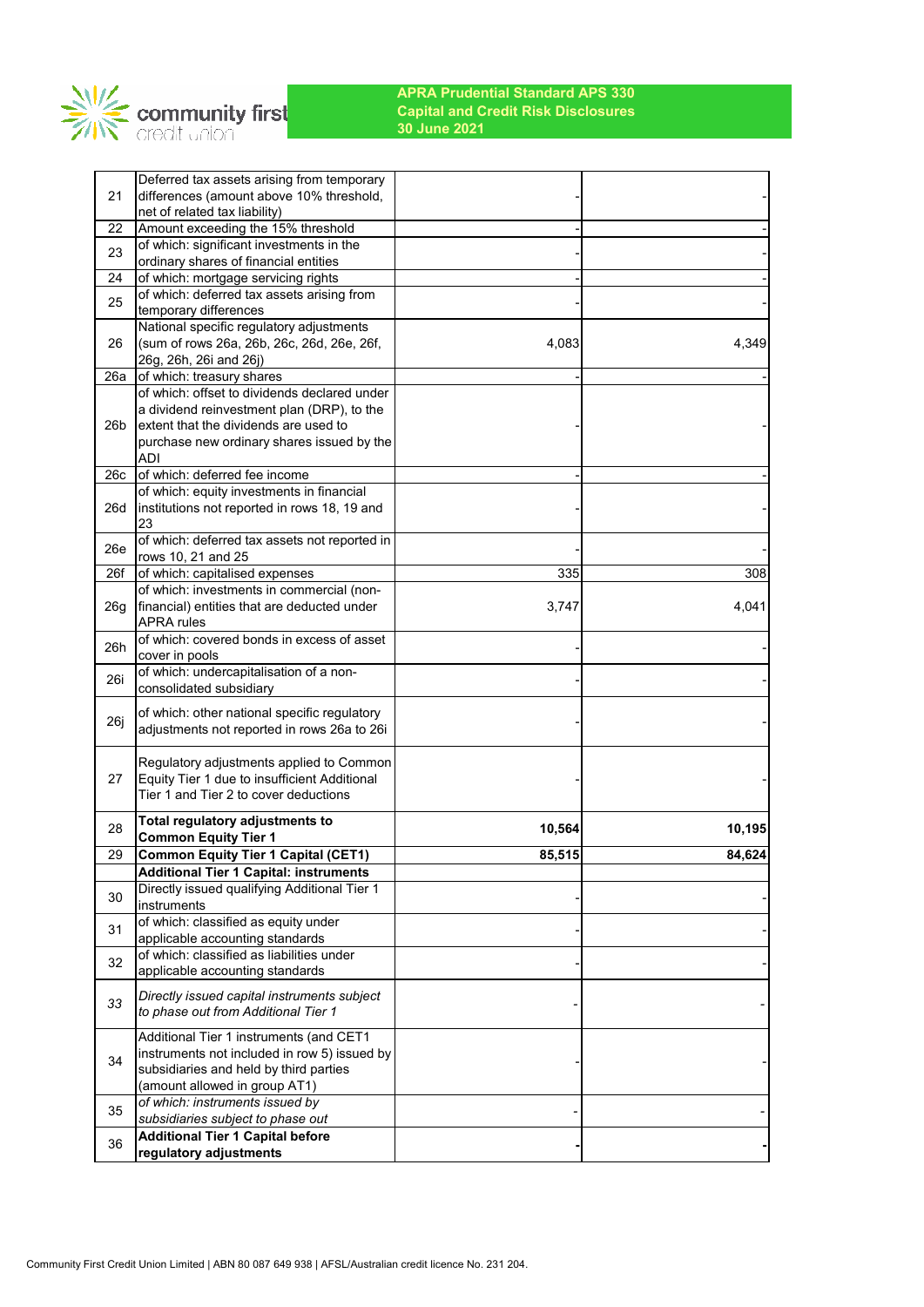

|                 | Additional Tier 1 Capital: regulatory adjustments                          |        |        |
|-----------------|----------------------------------------------------------------------------|--------|--------|
| 37              | Investments in own Additional Tier 1                                       |        |        |
|                 | instruments                                                                |        |        |
| 38              | Reciprocal cross-holdings in Additional Tier                               |        |        |
|                 | 1 instruments                                                              |        |        |
|                 | Investments in the capital of banking,                                     |        |        |
|                 | financial and insurance entities that are                                  |        |        |
|                 | outside the scope of regulatory                                            |        |        |
| 39              | consolidation, net of eligible short positions,                            |        |        |
|                 | where the ADI does not own more than                                       |        |        |
|                 | 10% of the issued share capital (amount                                    |        |        |
|                 | above 10% threshold)                                                       |        |        |
|                 | Significant investments in the capital of                                  |        |        |
|                 | banking, financial and insurance entities                                  |        |        |
| 40              | that are outside the scope of regulatory                                   |        |        |
|                 | consolidation (net of eligible short positions)                            |        |        |
|                 |                                                                            |        |        |
| 41              | National specific regulatory adjustments                                   |        |        |
|                 | (sum of rows 41a, 41b and 41c)                                             |        |        |
|                 | of which: holdings of capital instruments in                               |        |        |
| 41a             | group members by other group members                                       |        |        |
|                 | on behalf of third parties                                                 |        |        |
|                 | of which: investments in the capital of                                    |        |        |
| 41 <sub>b</sub> | financial institutions that are outside the                                |        |        |
|                 | scope of regulatory consolidations not                                     |        |        |
|                 | reported in rows 39 and 40                                                 |        |        |
|                 | of which: other national specific regulatory                               |        |        |
| 41c             | adjustments not reported in rows 41a and                                   |        |        |
|                 | 41 <sub>b</sub>                                                            |        |        |
|                 | Regulatory adjustments applied to                                          |        |        |
| 42              | Additional Tier 1 due to insufficient Tier 2 to                            |        |        |
|                 | cover deductions                                                           |        |        |
| 43              | Total regulatory adjustments to                                            |        |        |
| 44              | <b>Additional Tier 1 capital</b>                                           |        |        |
| 45              | <b>Additional Tier 1 capital (AT1)</b>                                     | 85,515 |        |
|                 | Tier 1 Capital (T1=CET1+AT1)<br>Tier 2 Capital: instruments and provisions |        | 84,624 |
|                 |                                                                            |        |        |
| 46              | Directly issued qualifying Tier 2 instruments                              |        |        |
|                 | Directly issued capital instruments subject                                |        |        |
| 47              | to phase out from Tier 2                                                   |        |        |
|                 | Tier 2 instruments (and CET1 and AT1                                       |        |        |
|                 | instruments not included in rows 5 or 34)                                  |        |        |
| 48              | issued by subsidiaries and held by third                                   |        |        |
|                 | parties (amount allowed in group T2)                                       |        |        |
|                 | of which: instruments issued by                                            |        |        |
| 49              | subsidiaries subject to phase out                                          |        |        |
| 50              | Provisions                                                                 | 3,977  | 3,926  |
|                 | <b>Tier 2 Capital before regulatory</b>                                    |        |        |
| 51              | adjustments                                                                | 3,977  | 3,926  |
|                 |                                                                            |        |        |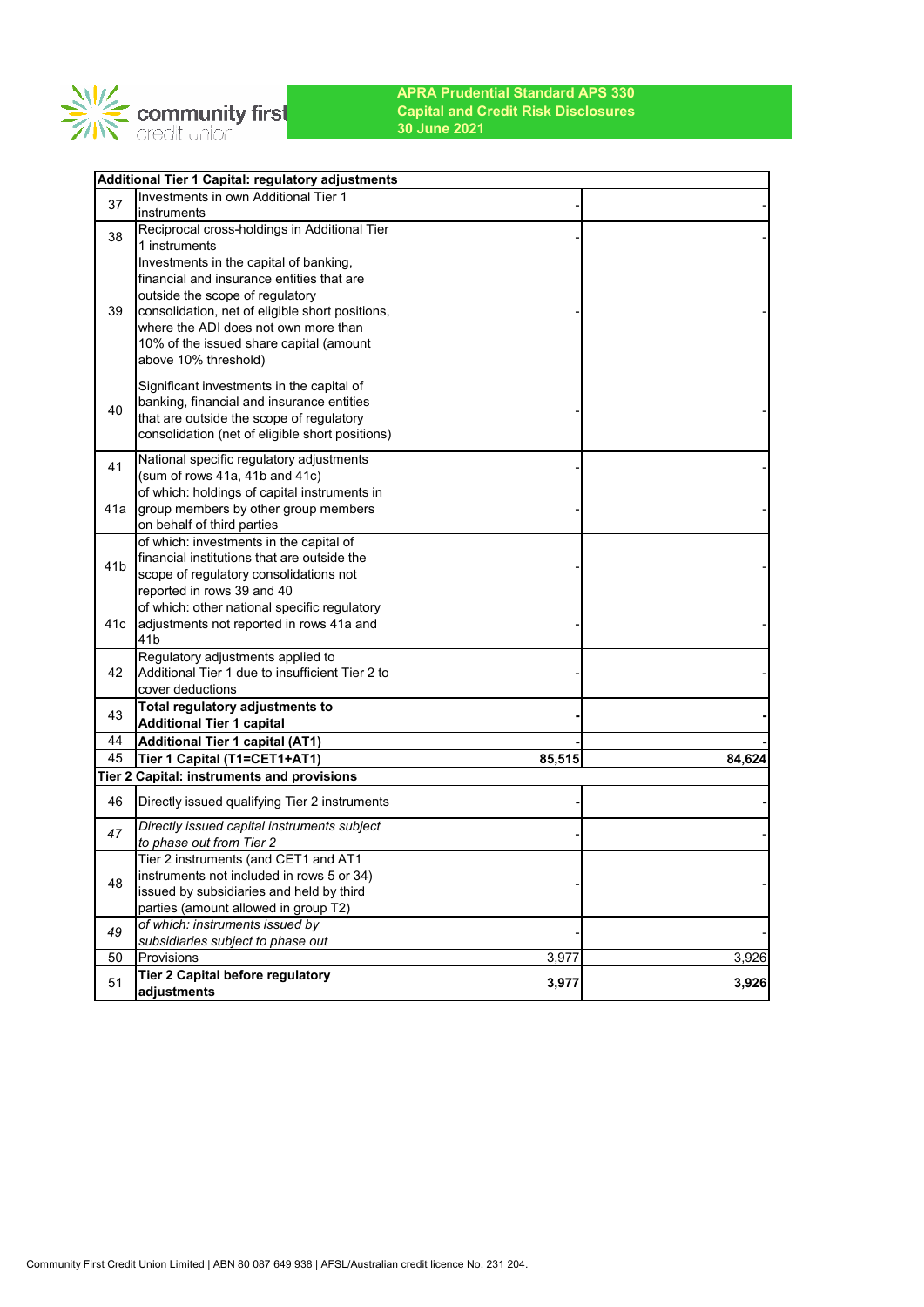

|     | Tier 2 Capital: regulatory adjustments                                                     |         |                   |
|-----|--------------------------------------------------------------------------------------------|---------|-------------------|
| 52  | Investments in own Tier 2 instruments                                                      |         |                   |
| 53  | Reciprocal cross-holdings in Tier 2                                                        |         |                   |
|     | instruments                                                                                |         |                   |
|     | Investments in the Tier 2 capital of banking,<br>financial and insurance entities that are |         |                   |
|     | outside the scope of regulatory                                                            |         |                   |
| 54  | consolidation, net of eligible short positions,                                            |         |                   |
|     | where the ADI does not own more than                                                       |         |                   |
|     | 10% of the issued share capital (amount                                                    |         |                   |
|     | above 10% threshold)                                                                       |         |                   |
|     | Significant investments in the Tier 2 capital                                              |         |                   |
|     | of banking, financial and insurance entities                                               |         |                   |
| 55  | that are outside the scope of regulatory                                                   |         |                   |
|     | consolidation, net of eligible short positions                                             |         |                   |
|     | National specific regulatory adjustments                                                   |         |                   |
| 56  | (sum of rows 56a, 56b and 56c)                                                             |         |                   |
|     | of which: holdings of capital instruments in                                               |         |                   |
| 56a | group members by other group members                                                       |         |                   |
|     | on behalf of third parties                                                                 |         |                   |
|     | of which: investments in the capital of<br>financial institutions that are outside the     |         |                   |
| 56b | scope of regulatory consolidation not                                                      |         |                   |
|     | reported in rows 54 and 55                                                                 |         |                   |
|     | of which: other national specific regulatory                                               |         |                   |
| 56c | adjustments not reported in rows 56a and                                                   |         |                   |
|     | 56b                                                                                        |         |                   |
| 57  | Total regulatory adjustments to Tier 2<br>capital                                          |         |                   |
| 58  | Tier 2 capital (T2)                                                                        | 3,977   | 3,926             |
| 59  | Total capital (TC=T1+T2)                                                                   | 89,492  | 88,550            |
| 60  | Total risk-weighted assets based on                                                        | 603,078 |                   |
|     | <b>APRA standards</b>                                                                      |         |                   |
|     | <b>Capital ratios and buffers</b>                                                          |         |                   |
| 61  | Common Equity Tier 1 (as a percentage of                                                   | 14.18%  |                   |
|     | risk-weighted assets)                                                                      |         | 602,608<br>14.04% |
| 62  | Tier 1 (as a percentage of risk-weighted                                                   | 14.18%  | 14.04%            |
|     | assets)                                                                                    |         |                   |
| 63  | Total capital (as a percentage of risk-<br>weighted assets)                                | 14.84%  | 14.69%            |
|     | Institution-specific buffer requirement                                                    |         |                   |
|     | (minimum CET1 requirement plus capital                                                     |         |                   |
| 64  | conservation buffer plus countercyclical                                                   |         |                   |
|     | buffer requirements plus G-SIBs buffer                                                     | 7.0%    |                   |
|     | requirement, expressed as a percentage of                                                  |         |                   |
|     | risk-weighted assets)                                                                      |         | 7.0%              |
| 65  | of which: capital conservation buffer<br>requirement                                       | 2.5%    | 2.5%              |
|     | of which: ADI-specific countercyclical buffer                                              |         |                   |
| 66  | requirements                                                                               |         |                   |
| 67  | of which: G-SIB buffer requirement                                                         |         |                   |
|     | Common Equity Tier 1 available to meet                                                     |         |                   |
| 68  | buffers (as a percentage of risk-weighted<br>assets)                                       | 7.18%   | 7.04%             |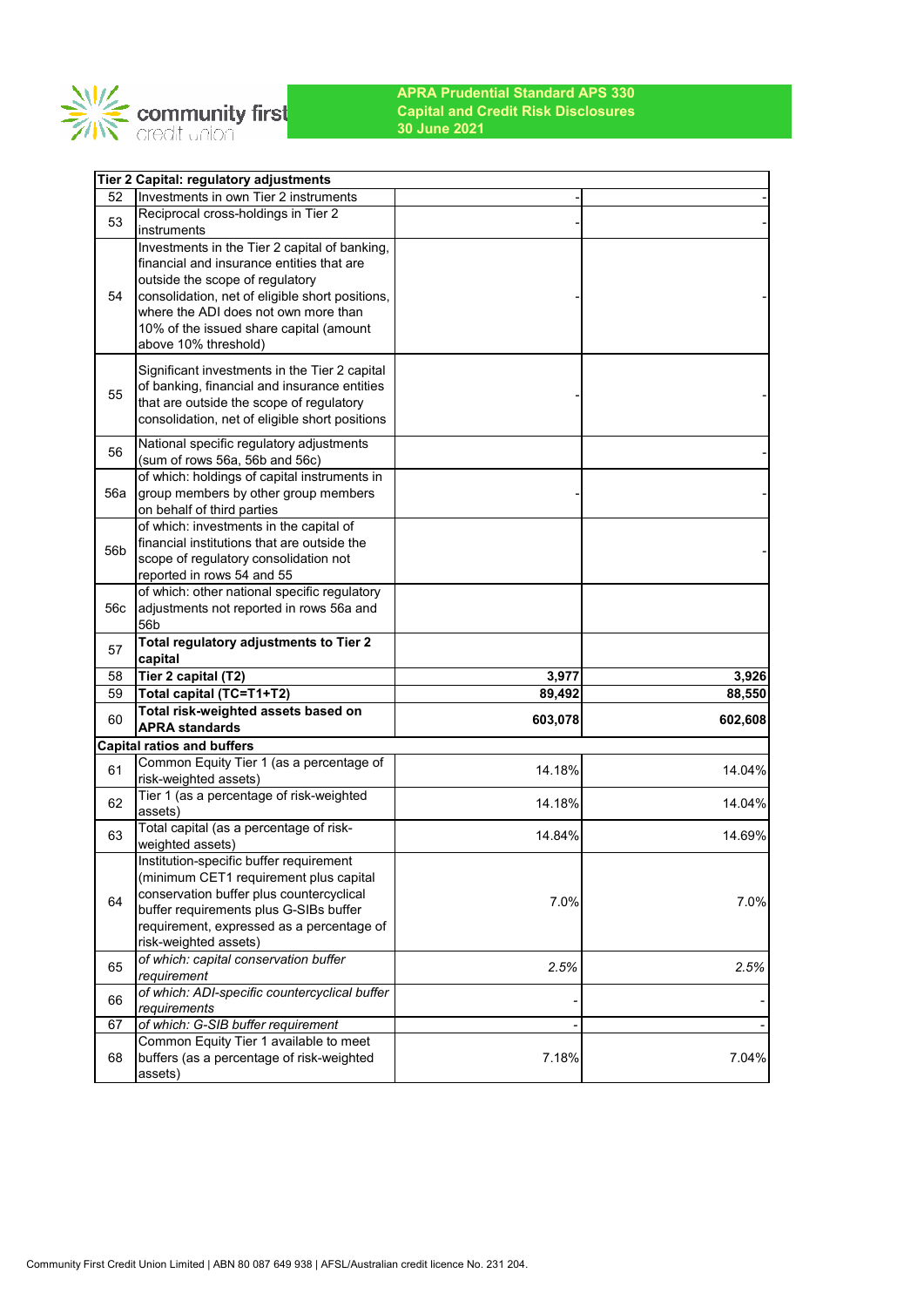

|    | <b>National minima (if different from Basel III)</b>                                     |       |       |
|----|------------------------------------------------------------------------------------------|-------|-------|
| 69 | National Common Equity Tier 1 minimum<br>ratio (if different from Basel III minimum)     |       |       |
| 70 | National Tier 1 minimum ratio (if different<br>from Basel III minimum)                   |       |       |
| 71 | National total capital minimum ratio (if<br>different from Basel III minimum)            |       |       |
|    | Amount below thresholds for deductions (not risk-weighted)                               |       |       |
| 72 | Non-significant investments in the capital of<br>other financial entities                |       |       |
| 73 | Significant investments in the ordinary<br>shares of financial entities                  |       |       |
| 74 | Mortgage servicing rights (net of related tax<br>liability)                              |       |       |
| 75 | Deferred tax assets arising from temporary<br>differences (net of related tax liability) |       |       |
|    | Applicable caps on the inclusion of provisions in Tier 2                                 |       |       |
|    | Provisions eligible for inclusion in Tier 2 in                                           |       |       |
| 76 | respect of exposures subject to                                                          |       |       |
|    | standardised approach (prior to application<br>of cap)                                   |       |       |
| 77 | Cap on inclusion of provisions in Tier 2<br>under standardised approach                  | 1,119 | 1,107 |
|    | Provisions eligible for inclusion in Tier 2 in                                           |       |       |
| 78 | respect of exposures subject to internal                                                 |       |       |
|    | ratings-based approach (prior to application<br>of cap)                                  |       |       |
|    | Cap for inclusion of provisions in Tier 2                                                |       |       |
| 79 | under internal ratings-based approach                                                    |       |       |
|    | Capital instruments subject to phase-out arrangements                                    |       |       |
|    | (only applicable between 1 Jan 2018 and 1 Jan 2022)                                      |       |       |
| 80 | Current cap on CET1 instruments subject                                                  |       |       |
|    | to phase out arrangements                                                                |       |       |
|    | Amount excluded from CET1 due to cap                                                     |       |       |
| 81 | (excess over cap after redemptions and                                                   |       |       |
|    | maturities<br>Current cap on AT1 instruments subject to                                  |       |       |
| 82 | phase out arrangements                                                                   |       |       |
|    | Amount excluded from AT1 instruments                                                     |       |       |
| 83 | due to cap (excess over cap after<br>redemptions and maturities)                         |       |       |
|    | Current cap on T2 instruments subject to                                                 |       |       |
| 84 | phase out arrangements                                                                   |       |       |
|    | Amount excluded from T2 due to cap                                                       |       |       |
| 85 | (excess over cap after redemptions and<br><i>maturities</i> )                            |       |       |
|    |                                                                                          |       |       |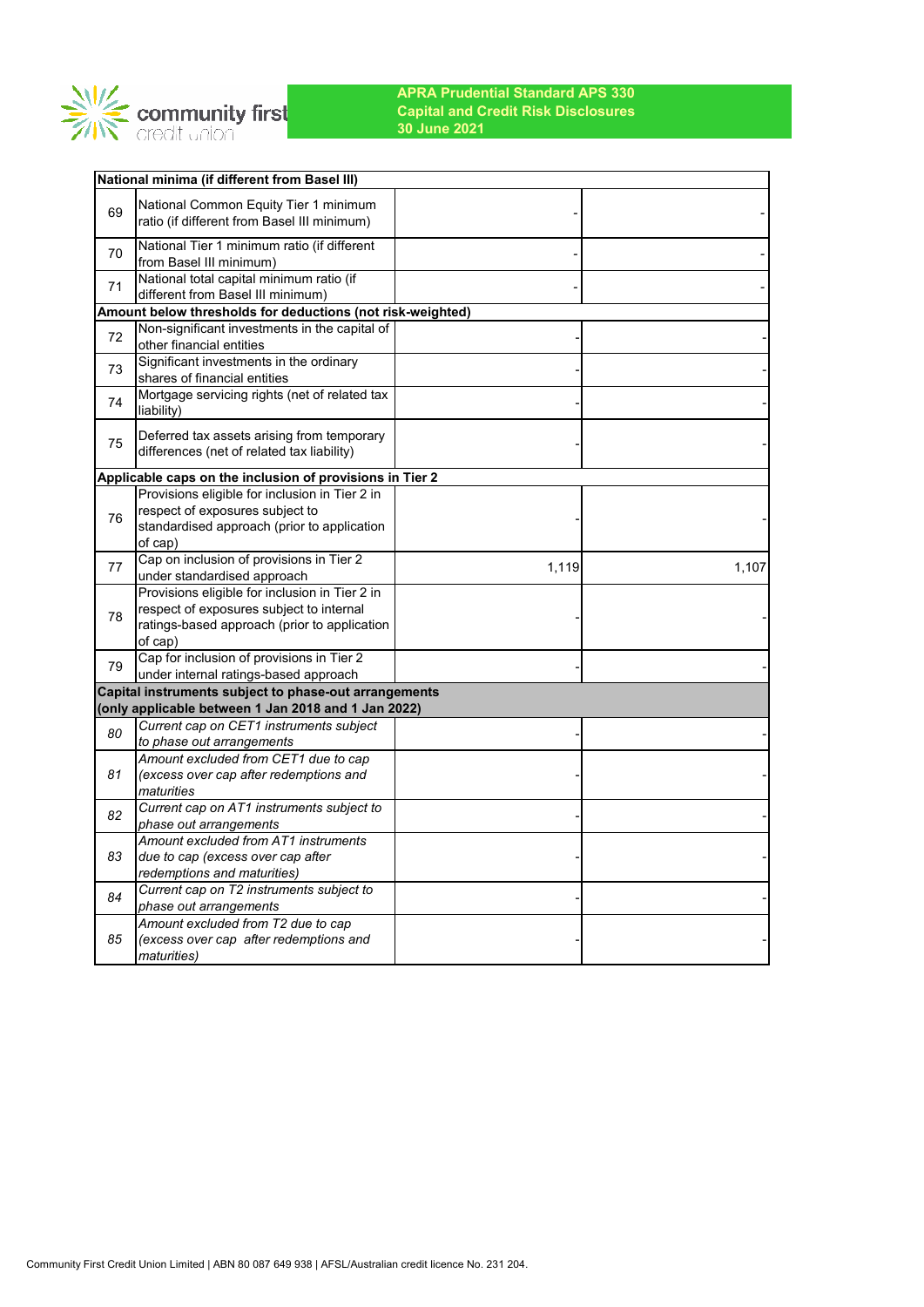

# **Capital Instruments of CFCU**

The regulatory capital of CFCU comprises

Retained Earnings General Reserve for Credit Losses Asset Revaluation Reserves

There are no capital instruments (shares, debt instruments) issued by CFCU.

## **Table 2: Main features of Regulatory Capital instruments**

|    |                                                                                                     | Tier 1 | <b>Tier 2- Subordinated Debt</b> |
|----|-----------------------------------------------------------------------------------------------------|--------|----------------------------------|
|    | 1 Issuer                                                                                            |        |                                  |
|    | Unique identifier (eg CUSIP, ISIN or<br>Bloomberg identifier for private placement)                 |        |                                  |
|    | 3 Governing law(s) of the instrument                                                                |        |                                  |
|    | <b>Regulatory treatment</b>                                                                         |        |                                  |
|    | 4 Transitional Basel III rules                                                                      |        |                                  |
|    | 5 Post-transitional Basel III rules                                                                 |        |                                  |
|    | 6 Eligible at solo/group/group & solo                                                               |        |                                  |
|    | Instrument type (ordinary shares/preference<br>shares/subordinated notes/other)                     |        |                                  |
|    | Amount recognised in Regulatory Capital<br>8 (Currency in mil, as of most recent reporting<br>date) |        |                                  |
|    | 9 Par value of instrument                                                                           |        |                                  |
|    | 10 Accounting classification                                                                        |        |                                  |
|    | 11 Original date of issuance                                                                        |        |                                  |
|    | 12 Perpetual or dated                                                                               |        |                                  |
|    | 13 Original maturity date                                                                           |        |                                  |
| 14 | Issuer call subject to prior supervisory<br>approval                                                |        |                                  |
|    | 15 Optional call date, contingent call dates and<br>redemption amount                               |        |                                  |
|    | 16 Subsequent call dates, if applicable                                                             |        |                                  |
|    | Coupons/dividends                                                                                   |        |                                  |
|    | 17 Fixed or floating dividend/coupon                                                                |        |                                  |
|    | 18 Coupon rate and any related index                                                                |        |                                  |
|    | 19 Existence of a dividend stopper                                                                  |        |                                  |
| 20 | Fully discretionary, partially discretionary or<br>mandatory                                        |        |                                  |
| 21 | Existence of step up or other incentive to<br>redeem                                                |        |                                  |
|    | 22 Noncumulative or cumulative                                                                      |        |                                  |
|    | 23 Convertible or non-convertible                                                                   |        |                                  |
|    | 24 If convertible, conversion trigger (s)                                                           |        |                                  |
|    | 25 If convertible, fully or partially                                                               |        |                                  |
|    | 26 If convertible, conversion rate                                                                  |        |                                  |
| 27 | If convertible, mandatory or optional<br>conversion                                                 |        |                                  |
| 28 | If convertible, specify instrument type<br>convertible into                                         |        |                                  |
| 29 | If convertible, specify issuer of instrument it<br>converts into                                    |        |                                  |
|    | 30 Write-down feature                                                                               |        |                                  |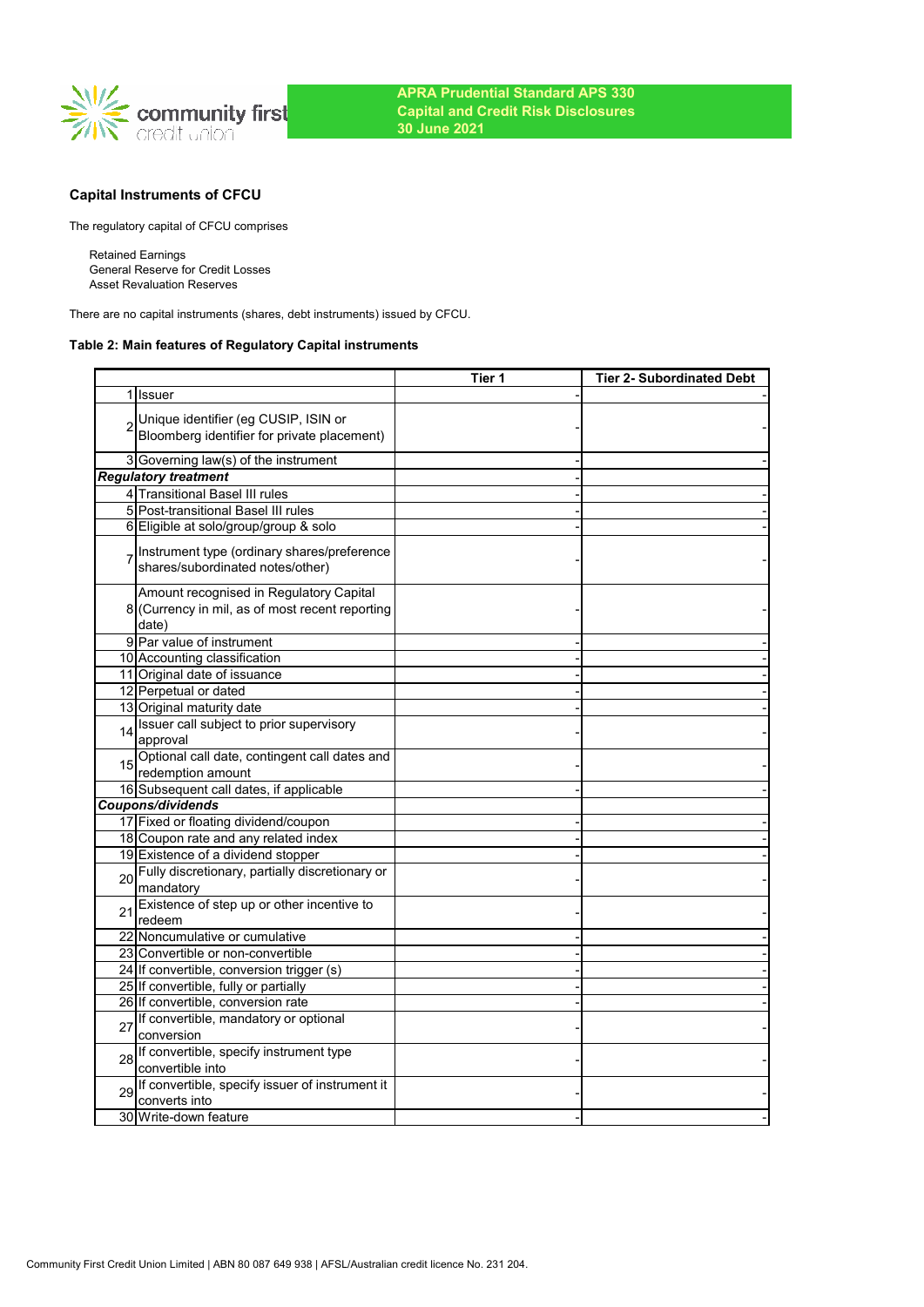

| 31 If write-down, write-down trigger(s)         |  |
|-------------------------------------------------|--|
| 32 If write-down, full or partial               |  |
| 33 If write-down, permanent or temporary        |  |
| 34 If temporary write-down, description of wind |  |
| lup mechanism                                   |  |
| Position in subordination hierarchy in          |  |
| 35 liquidation (specify instrument type         |  |
| (immediately senior to instrument)              |  |
| 36 Non compliant transitioned features          |  |
| 37 If yes, specify non compliant features       |  |

## **Capital Requirements**

An ADI's capital is measured by means of risk based capital ratios calculated by dividing each of its Common Equity Tier 1 Capital, Tier 1 Capital and Total Capital by its risk weighted assets.

The risk weighted assets for each asset grouping as set out in the table below is determined by the APRA Prudential Standards APS 112. These are prescribed risk weights to measure the level of risk based on the nature and level of security supporting the assets recovery.

The risk weighted assets held as at the end of the quarter 30 June 2021 is as follows.

### **Table 3a: Risk Weighted Assets (RWA) by Asset Class**

|                                                     | <b>Prescribed</b> |           |  |  |
|-----------------------------------------------------|-------------------|-----------|--|--|
|                                                     | <b>RWA</b>        |           |  |  |
|                                                     | \$'000            |           |  |  |
|                                                     | 30-Jun-21         | 31-Mar-21 |  |  |
| (a) Capital requirements (in terms of risk-weighted |                   |           |  |  |
| Cash                                                | ۰                 |           |  |  |
| Liquid investments                                  | 74,859            | 78,210    |  |  |
| Loans - secured by residential mortgage             | 325,716           | 318,531   |  |  |
| Loans - other retail                                | 87,006            | 89,834    |  |  |
| Loans - corporate                                   |                   |           |  |  |
| all other assets                                    | 18,258            | 17,832    |  |  |
| Total credit risk on balance sheet                  | 505,839           | 504,407   |  |  |
| Total credit risk off balance sheet (commitments)   |                   |           |  |  |
| Undrawn financial commitments (overdrafts,          |                   |           |  |  |
| credit cards, line of credit, Loans approved not    | 25,950            | 28,211    |  |  |
| advanced, guarantees)                               |                   |           |  |  |
| Capital requirements for securitisation             |                   |           |  |  |
| Total credit risk off balance sheet                 | 25,950            | 28,211    |  |  |
| (b) Capital requirements for market risk            |                   |           |  |  |
| (c) Capital requirements for operational risk       | 71,289            | 69,990    |  |  |
| Total Risk Weighted assets                          | 603,078           | 602,608   |  |  |

## **Capital Held by CFCU**

CFCU maintains a capital policy and sets a capital target above the minimum as prescribed by the APRA Prudential Standards. Any excess facilitates future growth within the ADI.

The capital ratio is the amount of capital described in Table 1 divided by the risk weighted assets in Table 3

### **Table 3b: Capital**

|                                    | Capital       |               |  |
|------------------------------------|---------------|---------------|--|
|                                    | \$'000        |               |  |
|                                    | 30-Jun-21     | 31-Mar-21     |  |
| Common Equity Tier 1 Capital Ratio | 14.18%        | 14.04%        |  |
| Tier 1 Capital Ratio               | 14.18%        | 14.04%        |  |
| <b>Total Capital ratio</b>         | <b>14.84%</b> | <b>14.69%</b> |  |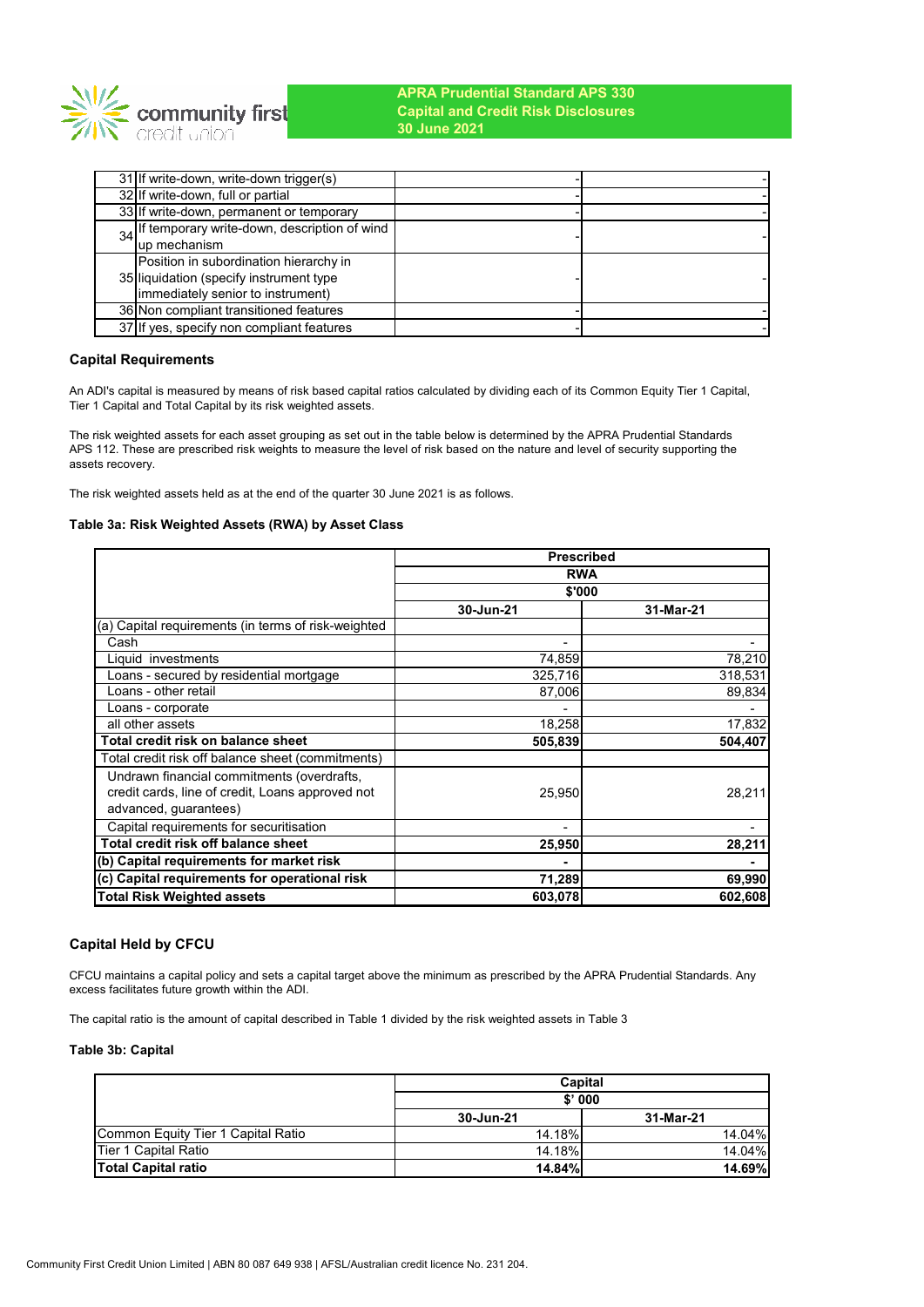

### **Credit Risk**

#### **Credit Risk- Investments**

Surplus cash not invested in loans to members are held in high quality liquid assets. This includes the funds required to be held to meet withdrawal of deposits by members of CFCU.

CFCU uses the ratings of reputable ratings agencies to assess the credit quality of all investment exposures, where applicable, using the credit quality assessment scale in APRA Prudential Guidance in APS112. The credit quality assessment scale within this standard has been complied with.

Table 4 below excludes equity and securitisation exposures. Securitisation exposures are set out in the Table 5 that follows.

The exposure values associated with each credit quality step are as per below in Table 4a.

### **Table 4a: Credit Risk Investments**

|                                           | 30-Jun-21                                                                                  |         |                     |                            |                                        |                                                            |  |  |
|-------------------------------------------|--------------------------------------------------------------------------------------------|---------|---------------------|----------------------------|----------------------------------------|------------------------------------------------------------|--|--|
| Investments with banks and<br>other ADI's | Carrying value on<br>Average gross<br>balance sheet at<br>exposure in quarter<br>30 Jun 21 |         | Past due facilities | <b>Impaired facilities</b> | Specific Provision as<br>at end of gtr | Increase in specific<br>provision and write<br>offs in gtr |  |  |
|                                           | \$'000                                                                                     | \$'000  | \$'000              | \$'000                     | \$'000                                 | \$'000                                                     |  |  |
| Cuscal                                    | 17,470                                                                                     | 17,470  |                     |                            |                                        |                                                            |  |  |
| <b>Major Banks</b>                        | 44,175                                                                                     | 44,292  |                     |                            |                                        |                                                            |  |  |
| Other rated ADIs                          | 151.458                                                                                    | 143.660 |                     |                            |                                        |                                                            |  |  |
| Unrated institutions - ADIs               | 10.750                                                                                     | 12.500  |                     |                            |                                        |                                                            |  |  |
| Total                                     | 223,853                                                                                    | 217,922 |                     |                            |                                        |                                                            |  |  |

|                                           | 31-Mar-21                                                                                  |         |                            |                            |                                        |                                                            |  |  |
|-------------------------------------------|--------------------------------------------------------------------------------------------|---------|----------------------------|----------------------------|----------------------------------------|------------------------------------------------------------|--|--|
| Investments with banks and<br>other ADI's | Carrying value on<br>Average gross<br>balance sheet at<br>exposure in quarter<br>31 Mar 21 |         | <b>Past due facilities</b> | <b>Impaired facilities</b> | Specific Provision as<br>at end of gtr | Increase in specific<br>provision and write<br>offs in atr |  |  |
|                                           | \$'000                                                                                     | \$'000  | \$'000                     | \$'000                     | \$'000                                 | \$'000                                                     |  |  |
| Cuscal                                    | 17.470                                                                                     | 17.470  |                            |                            |                                        |                                                            |  |  |
| Major Banks                               | 46.852                                                                                     | 44.058  |                            |                            |                                        |                                                            |  |  |
| Other rated ADIs                          | 150.594                                                                                    | 159,257 |                            |                            |                                        |                                                            |  |  |
| Unrated institutions - ADIs               | 7.250                                                                                      | 9.000   |                            |                            |                                        |                                                            |  |  |
| Total                                     | 222,166                                                                                    | 229,785 |                            |                            |                                        |                                                            |  |  |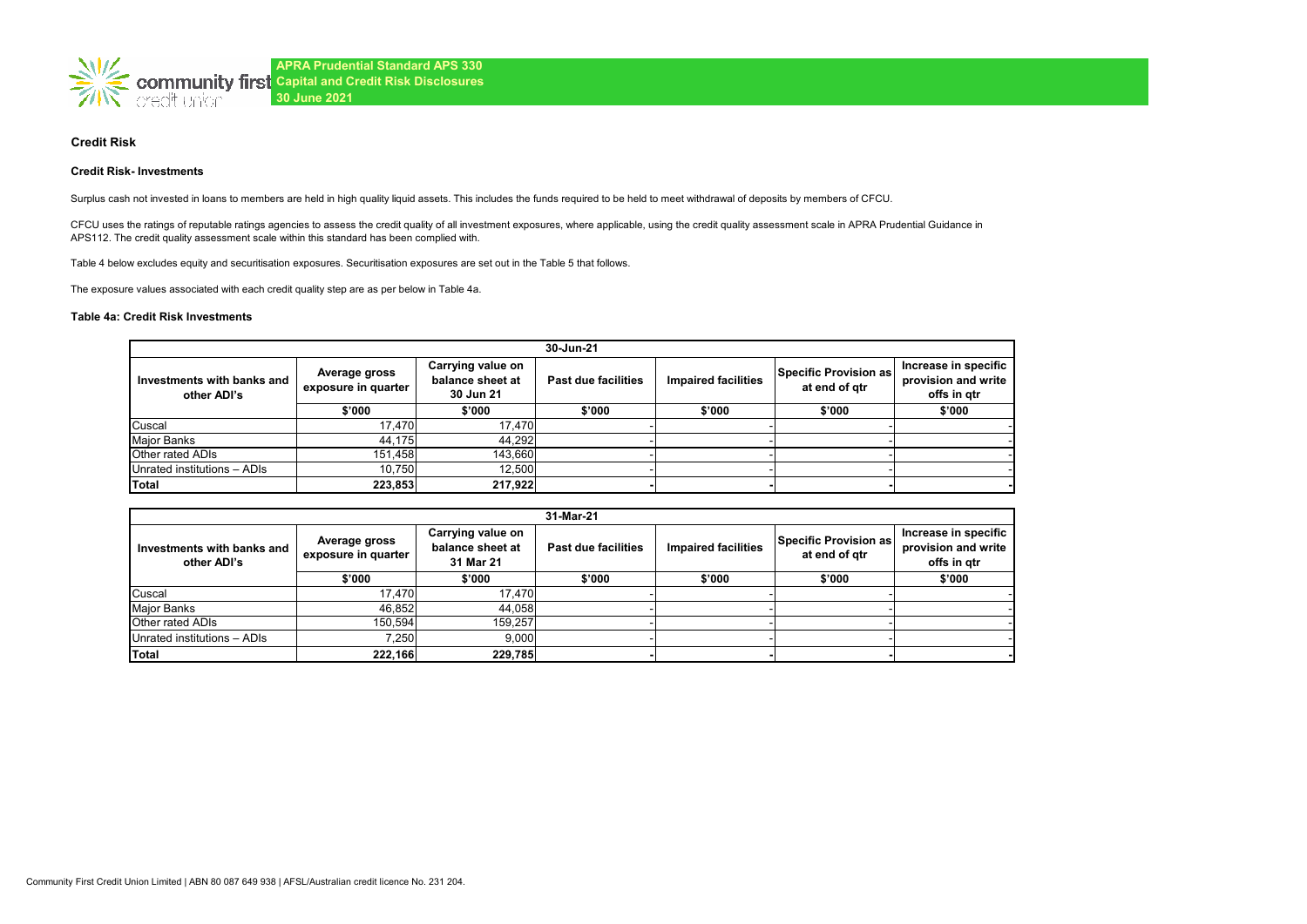

### **Credit Risk- Loans**

The classes of loans entered into by CFCU are limited to loans, commitments and other non-market off-balance sheet exposures. The ADI does not enter into debt securities and over-the-counter derivatives.

#### **Impairment details**

The level of impaired loans by class of loan is set out below. In the note below -

- Carrying Value is the amount of the balance sheet gross of provision (net of deferred fees).
- Past due loans is the 'on balance sheet' loan balances which are behind in repayments past due by 90 days or more but not impaired.
- Impaired loans are the 'on balance sheet' loan balances which are at risk of not meeting all principle and interest repayments over time.
- Provision for impairment is the amount of the impairment provision allocated to the class of impaired loans.
- The losses in the period equate to the additional provisions set aside for impaired loans, and bad debts written off in excess of previous provision allowances.

The impaired loans are generally not secured against residential property. Some impaired loans are secured by bill of sale over motor vehicles or other assets of varying value. It is not practicable to determine the fair value all collateral as at the balance date due to the variety of assets and condition.

The analysis of the ADI's loans by class is as follows in Table 4b.

#### **Table 4b: Credit Risk Loans**

|                           | 30-Jun-21                                          |                                                    |                                                          |                     |                            |                                        |                                                            |  |  |
|---------------------------|----------------------------------------------------|----------------------------------------------------|----------------------------------------------------------|---------------------|----------------------------|----------------------------------------|------------------------------------------------------------|--|--|
| Loans Portfolio           | Gross exposure<br>value -Average for<br>the period | <b>Gross exposure</b><br>value on balance<br>sheet | Commitments-<br>redraws, overdraft<br>facilities undrawn | Past due facilities | <b>Impaired facilities</b> | Specific Provision as<br>at end of gtr | Increase in specific<br>provision and write<br>offs in gtr |  |  |
|                           | \$'000                                             | \$'000                                             | \$'000                                                   | \$'000              | \$'000                     | \$'000                                 | \$'000                                                     |  |  |
| Mortgage secured          | 877,386                                            | 887,162                                            | 58,423                                                   | 1,585               | 3,097                      |                                        |                                                            |  |  |
| Personal                  | 51,770                                             | 51,455                                             | 8,838                                                    |                     | 39                         |                                        | 93                                                         |  |  |
| Overdrafts & Credit cards | 22,693                                             | 22,990                                             |                                                          |                     | 98                         | 49                                     | 111                                                        |  |  |
| Corporate borrowers       | 9,122                                              | 9,239                                              | 208                                                      |                     |                            |                                        |                                                            |  |  |
| Total                     | 960,971                                            | 970,846                                            | 67,469                                                   | 1,585               | 3,234                      | 60                                     | 205                                                        |  |  |

| 31-Mar-21                 |                                                           |                                                    |                                                          |                     |                            |                                        |                                                            |  |
|---------------------------|-----------------------------------------------------------|----------------------------------------------------|----------------------------------------------------------|---------------------|----------------------------|----------------------------------------|------------------------------------------------------------|--|
| Loans Portfolio           | <b>Gross exposure</b><br>value -Average for<br>the period | <b>Gross exposure</b><br>value on balance<br>sheet | Commitments-<br>redraws, overdraft<br>facilities undrawn | Past due facilities | <b>Impaired facilities</b> | Specific Provision as<br>at end of gtr | Increase in specific<br>provision and write<br>offs in gtr |  |
|                           | \$'000                                                    | \$'000                                             | \$'000                                                   | \$'000              | \$'000                     | \$'000                                 | \$'000                                                     |  |
| Mortgage secured          | 858,641                                                   | 867,609                                            | 58,946                                                   | 164                 | 6,101                      |                                        |                                                            |  |
| Personal                  | 51,712                                                    | 52,086                                             | 7,795                                                    |                     | 119                        | 62                                     | 31                                                         |  |
| Overdrafts & Credit cards | 22,377                                                    | 22,395                                             |                                                          |                     | 164                        | 18 <sub>1</sub>                        | 50                                                         |  |
| Corporate borrowers       | 8,455                                                     | 9,006                                              | 483                                                      |                     |                            |                                        |                                                            |  |
| Total                     | 941,185                                                   | 951,096                                            | 67.224                                                   | 164                 | 6,384                      | 180                                    | 81                                                         |  |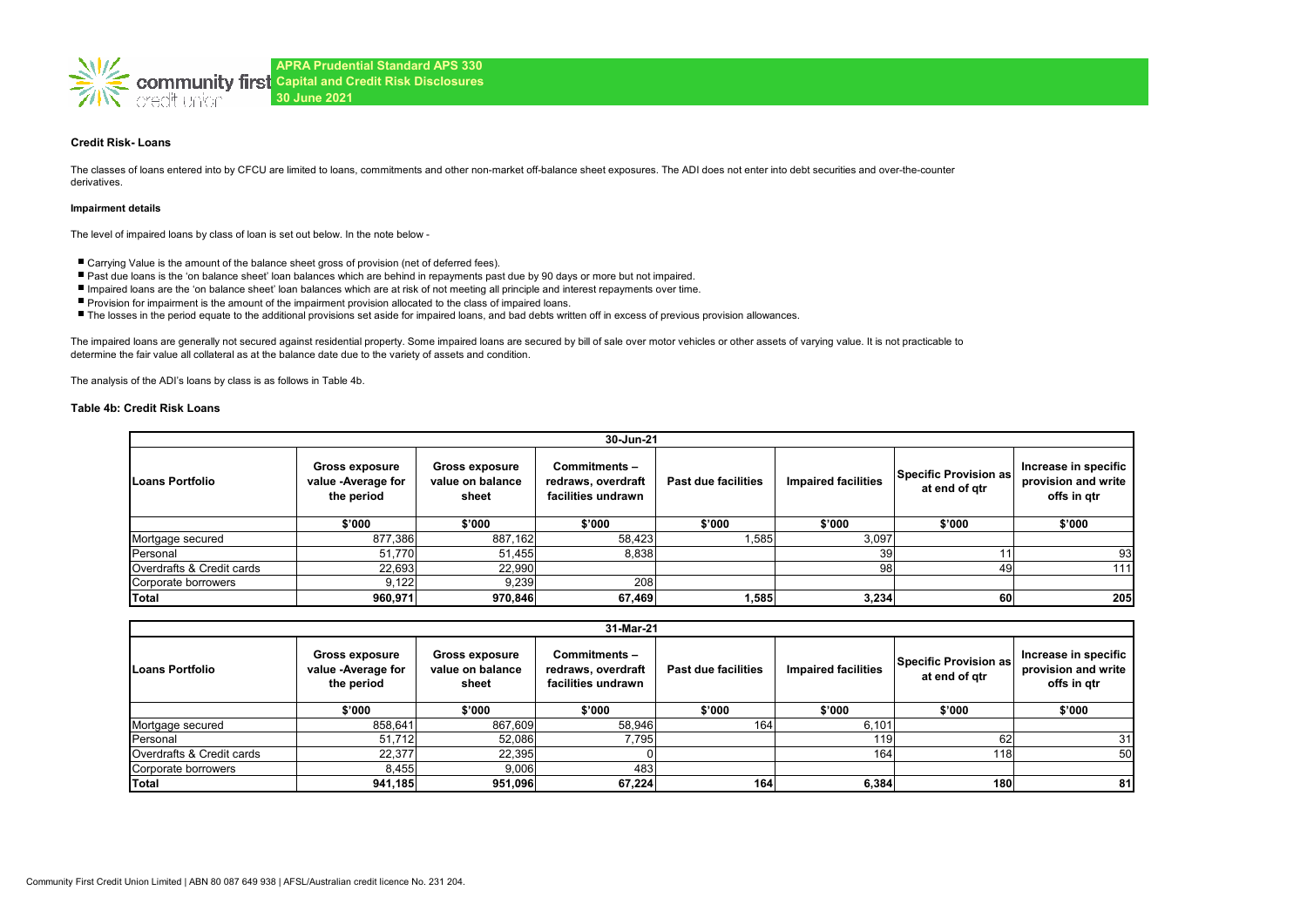

### **General Reserve for Credit Losses**

This reserve is set aside to quantify the estimate for potential future losses in CFCU loans and investments.

In addition to the provision for impairment, the Board has recognised the need to make an allocation from retained earnings to ensure there is adequate protection for members against the prospect that some members will experience loan repayment difficulties in the future, and the risk of loss on investments and other assets.

#### **Table 4c: General Reserve for Credit Losses**

|         | 31-Mar-21<br>30-Jun-21 |        |
|---------|------------------------|--------|
| Balance | .069<br>3.982.         | 025525 |

### **Securitisation Arrangements**

CFCU has entered into arrangements for securitised loans to support its liquidity requirements from time to time. The table below states the current value of securitised loans managed by the ADI and the amount securitised in the past quarter ended 30 June 2021

#### **Table 5: Securitised Loans**

| 30-Jun-21      |                                                                          |                                                                                   |                                                             |  |  |  |
|----------------|--------------------------------------------------------------------------|-----------------------------------------------------------------------------------|-------------------------------------------------------------|--|--|--|
|                | <b>Loans Securitised in</b><br>Current qtr, by type<br>of securitisation | <b>Securitised Loans</b><br>On-balance sheet<br>exposure retained or<br>purchased | <b>Securitised Loans</b><br>Off- balance sheet<br>exposures |  |  |  |
|                |                                                                          | Aggregate amount                                                                  | Aggregate amount                                            |  |  |  |
|                | \$'000                                                                   | \$'000                                                                            | \$'000                                                      |  |  |  |
| Mortgage loans |                                                                          |                                                                                   | 3.286                                                       |  |  |  |
| Personal loans |                                                                          |                                                                                   |                                                             |  |  |  |
| Credit cards   |                                                                          |                                                                                   |                                                             |  |  |  |
| Total          |                                                                          |                                                                                   | 3,286                                                       |  |  |  |

The recognised gain or loss on securitised arrangements entered into in the past quarter is \$ Nil

| 31-Mar-21      |                                                                          |                                                                                          |                                                             |  |  |  |
|----------------|--------------------------------------------------------------------------|------------------------------------------------------------------------------------------|-------------------------------------------------------------|--|--|--|
|                | <b>Loans Securitised in</b><br>Current qtr, by type<br>of securitisation | <b>Securitised Loans</b><br><b>On-balance sheet</b><br>exposure retained or<br>purchased | <b>Securitised Loans</b><br>Off- balance sheet<br>exposures |  |  |  |
|                |                                                                          | Aggregate amount                                                                         | Aggregate amount                                            |  |  |  |
|                | \$'000                                                                   | \$'000                                                                                   | \$'000                                                      |  |  |  |
| Mortgage Ioans |                                                                          |                                                                                          | 3,506                                                       |  |  |  |
| Personal loans |                                                                          |                                                                                          |                                                             |  |  |  |
| Credit cards   |                                                                          |                                                                                          |                                                             |  |  |  |
| Total          |                                                                          |                                                                                          | 3.506                                                       |  |  |  |